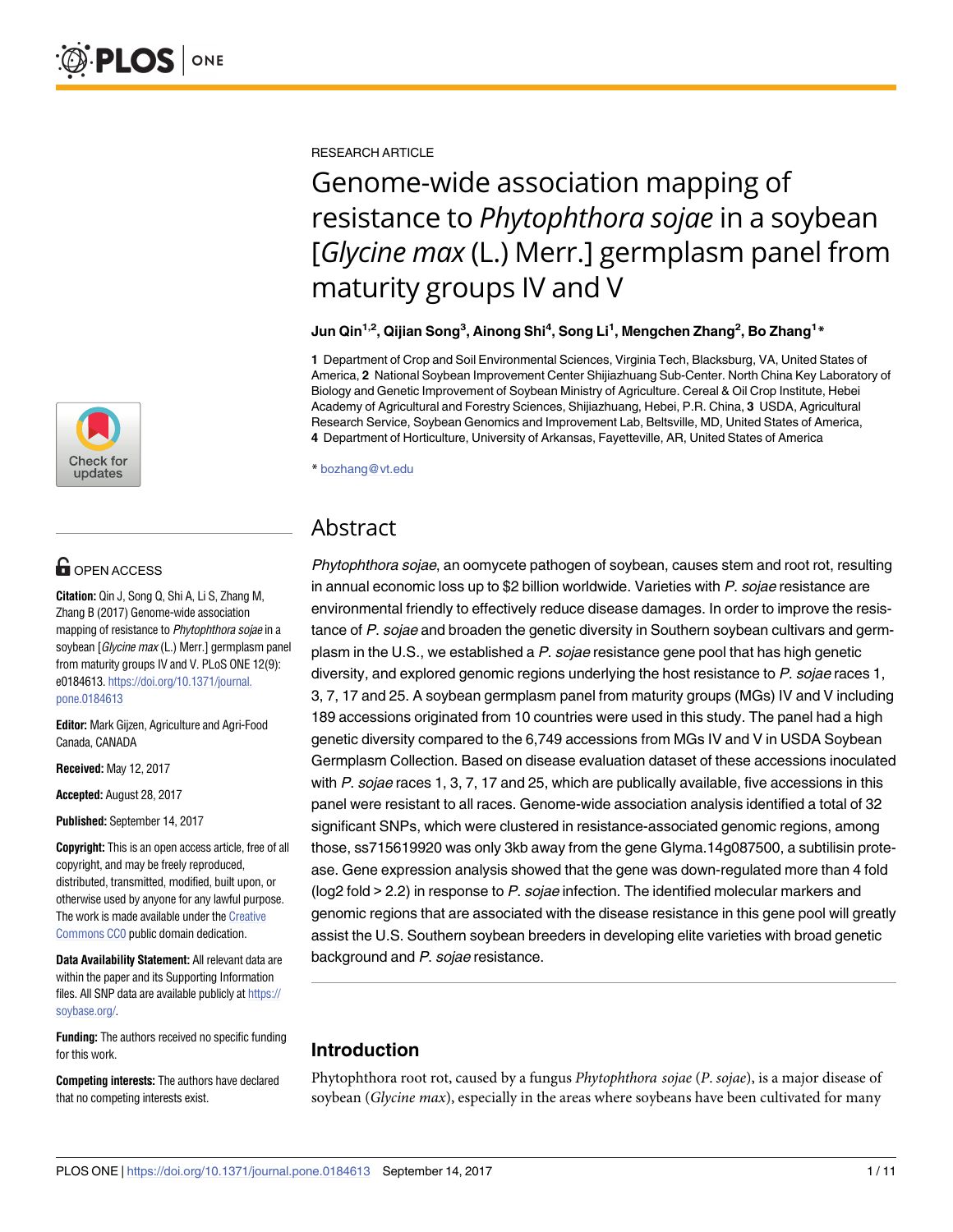<span id="page-1-0"></span>years. Yield loss can be substantial, and even entire fields may be destroyed [\[1\]](#page-9-0). Utilization of resistant cultivars is the most economical and environmental friendly method to control this disease [[2](#page-9-0)]. It is confirmed that deployment of resistance to *P*. *sojae* genes (*Rps* genes) in soybean cultivars has been an effective method of controlling *P*. *sojae* [[3\]](#page-9-0).

*P*. *sojae* follows a gene-for-gene interaction and is hypothesized to have coevolved with its host plant soybean. At least 13 resistance *Rps* genes are known in soybean, and different races of *P*. *sojae* are able to overcome these resistance genes, both singly and in combination [\[4](#page-9-0)]. Linkage mapping and association mapping have been both conducted in *P*. *sojae* research to locate *Rps* genes and quantitative trait loci (QTLs). Bi-Parental mapping populations have been used to detect QTLs conferring partial resistance to *P*. *sojae*. For example, *Rps11* gene was mapped to a 225.3 kb genomic region on Chr 7 flanked by simple sequence repeat (SSR) markers using 58  $F_2$  individuals and 209  $F_{2:3}$  families derived from PI 594527, resistant gene donor, and the susceptible cultivar 'Williams' [\[5\]](#page-9-0). Two QTLs on Chr 19 were identified using a population of 246 RILs derived from Conrad  $\times$  Sloan through sequence and gene expression analysis [\[6](#page-9-0)]. Association mapping, known as linkage disequilibrium (LD) mapping, is a powerful high-resolution mapping tool for complex traits within natural populations [\[7](#page-9-0)]. It detects and locates QTLs based on the strength of the correlation between mapped genetic markers and traits [[8\]](#page-9-0). Four SSR markers on chr. 2 and 17 were identified to be associated with partial resistance to *P*. *sojae* race 2 using 175 soybean accessions by TASSEL (GLM) and (MLM) methods [\[9](#page-9-0)]. Fourteen single nucleotide polymorphism (SNPs) were also identified using Chinese soy-bean mini core collection of 224 accessions screened by 1,645 SNPs [\[10\]](#page-9-0). QTLs partially resistant to *P*. *sojae* were also located on Chrs 3, 13 and 19 through the study of 800 South Korean soybean accessions by linkage disequilibrium block analysis [\[11\]](#page-9-0).

MGs IV and V soybeans are adapted to and widely grown in the Southern states such as Virginia, Arkansas and Tennessee. However, most *Rps* genes were identified in soybeans from MGs 000 to IV [[12](#page-9-0)], and not many *P*. *sojae* resistant donors are evaluated for the adaptation to the South, which made it difficult to implement *P*. *sojae* resistant genes into the Southern soybean germplasm. Our study aimed to establish a *P*. *sojae* resistance gene pool that is high in genetic diversity to be employed in Southern soybean breeding programs, and to explore *P*. *sojae* resistance gene regions underlying the host resistance to *P*. *sojae* races 1, 3, 7, 17 and 25 for molecular breeding selection. The findings in this study will greatly help the Southern soybean breeders to develop elite varieties with broad genetic diversity and *P*. *sojae* resistance using identified SNPs markers specifically for this gene pool.

# **Materials and methods**

#### Panel for genome-wide association analysis

All 6,749 MGs IV and V soybean accessions collected by National Genetic Resources Program were grouped into 500 clusters based on their genetic distance which were calculated using 42,509 SNPs that were included in the SoySNP50K [[13](#page-9-0), [14](#page-9-0)]. The accessions with the highest average genetic distance within each cluster were selected to form a MGs IV and V core collection consisting of 500 accessions. Among these, the panel of 189 accessions with public *P*. *sojae* data ([http://www.ars-grin.gov\)](http://www.ars-grin.gov/) were chosen for this study. These accessions are original from 10 countries including China (140/189, 74.1%), Japan (17/189, 9.0%), South Korea (16/189, 8.8%), United States (6/189, 3.2%), and a few other countries (S1 [Table](#page-8-0)).

### Disease assays and phenotypic data

The responses of 189 soybean accessions to races 1, 3, 7, 17 and 25 of *P*. *sojae* were evaluated by USDA-ARS germplasm curation program led by Dr. Randy Nelson and their collaborators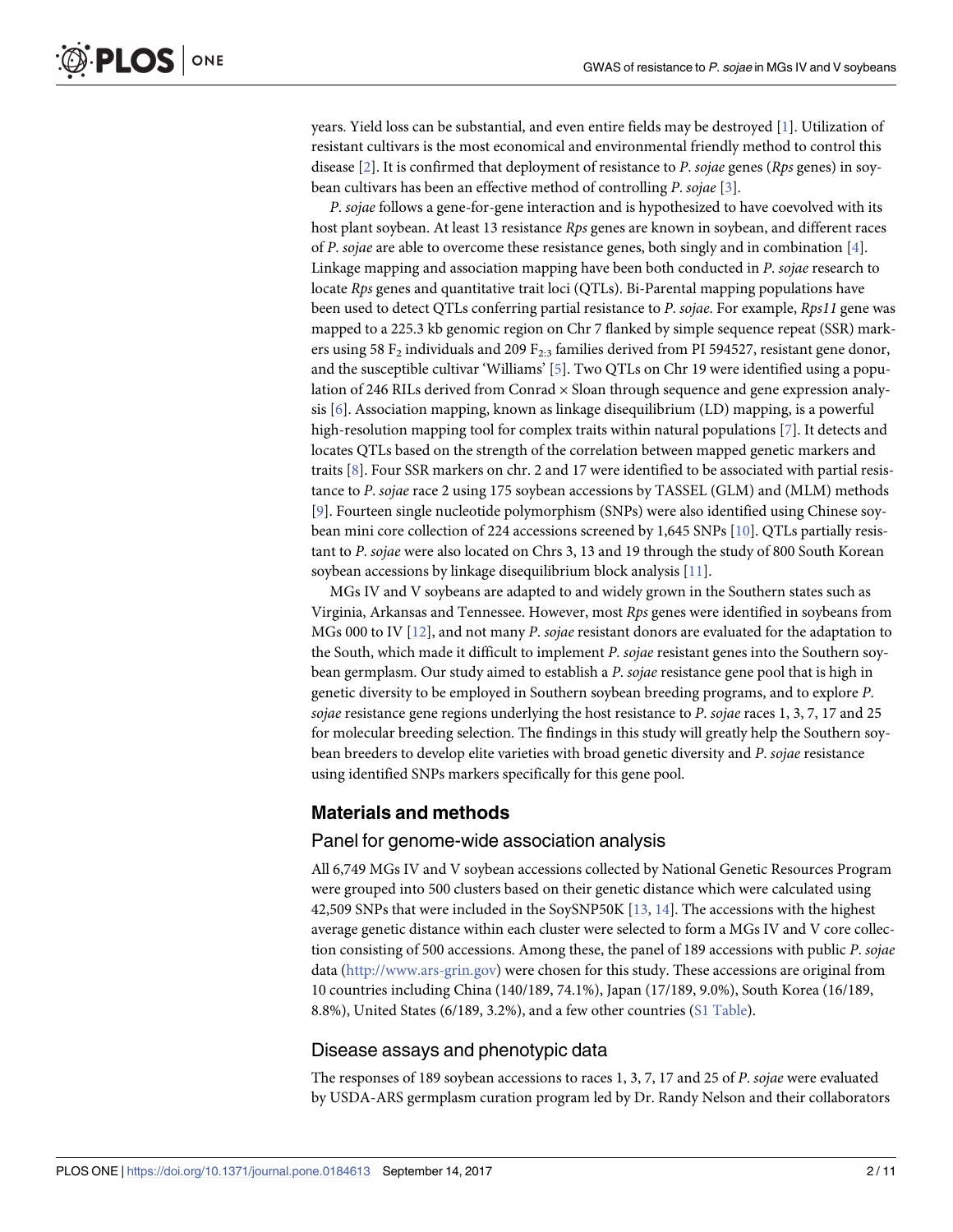<span id="page-2-0"></span>at University of Kentucky, and University of Minnesota. The disease evaluation was conducted in greenhouses in various years. Briefly, young plants with the first unifoliate leaves just opened were inoculated using hypocotyl inoculation technique [[4](#page-9-0)]. The ratings were recorded on each pot consisting of ten seeds of each accession at 4 to 5 days after inoculation. Pots containing greater than 70%, 30% -70% and less than 30% living plants or plants with non-killing lesions were rated as resistant (R), heterogeneous (H) and susceptible (S), respectively. Only 189 soybean accessions rated as resistant, and susceptible were chosen to conduct GWAS analysis (S2 [Table\)](#page-8-0). Association mapping for each race were conducted separately using "1" as R (resistant) and "9" as S (susceptible). Resistant and susceptible checks were included in each test to evaluate the virulence of the pathogen. Detailed protocol and references can be found in GRIN ([https://npgsweb.ars-grin.gov/gringlobal/descriptors.aspx\)](https://npgsweb.ars-grin.gov/gringlobal/descriptors.aspx).

# Genotypic data

The 189 soybean accessions were genotyped with SoySNP50K beadchip, containing 52,041 SNPs [[13](#page-9-0)]. Genotyping of the SNPs followed the procedure described by Song et al. (2013). The genotypic dataset contained 42,291 SNPs across 189 accessions after filtering SNPs with missing data and greater than 10% heterozygosity  $[14]$  $[14]$  $[14]$ . SNPs with minor allele frequencies lower than 5% were also discarded. The remaining 33,625 high quality SNPs were used for population structure and association analysis. Physical position of the SNPs was originally based on genome assembly version Glyma1.01 [\[14\]](#page-9-0) and then was determined based on the Glyma.Wm82.a2.v1 [[15](#page-9-0)].

## Population structure, genetic diversity and association analysis

STRUCTURE, a program that uses Bayesian method to analyze multi-loci data in population genetics [[16](#page-9-0)], was used to analyze population structure and to create Q-matrix for association analysis. A hybrid model and an allelic variation occurrence, non-correlative model were used to examine the population structure of soybean germplasm. The number of the subpopulation (K) was assumed to be between 1 and 12. Thus, each K was run 10 times, the Markov Chain Monte Carlo (MCMC) length of the burn-in period was set to 20,000 and the number of MCMC iterations after the burn-in was also set to 20,000. For each simulated K, the statistical value delta K was calculated using the formula described by Evanno et al. [\[17\]](#page-9-0). The optimal K was determined using STRUCTURE HARVESTER [[18](#page-10-0)] [\(http://taylor0.biology.ucla.edu/](http://taylor0.biology.ucla.edu/structureHarvester/) [structureHarvester/](http://taylor0.biology.ucla.edu/structureHarvester/)). After the optimal K was determined, a Q-matrix was obtained and used in TASSEL 5 [\[19\]](#page-10-0) for association analysis. Each soybean accession was then assigned to a cluster (Q) based on the probability that the genotype belonged in that cluster. The cut-off probability for assignment to a cluster was 0.5 for clusters (structure populations). Based on the optimum K, a Bar plot with 'Sort by  $Q$ ' was obtained to visualize the population structure among the 189 accessions. Genetic diversity was also assessed and the phylogeny tree was drawn using MEGA 6 [[20](#page-10-0)] based on the Maximum Likelihood (ML) tree method [\[21\]](#page-10-0). For sub-tree of each Q (cluster), the shape of 'Node/Subtree Marker' and the 'Branch Line' was drawn with the same color as in the figure of the Bar plot of the population clusters from the STRUCTURE analysis.

Association mapping of *P*. *sojae* resistance to each of the *P*. *sojae* races 1, 3, 7, 17, and 25 was conducted separately based on three different models in TASSEL 5: 1) the single marker regression (SMR) model without structure and without kinship, 2) the regression linear model (GLM-Q), and 3) the mixed linear model (MLM-Q+K) methods as described by Bradbury et al (2007) [[19](#page-10-0)] [\(http://www.maizegenetics.net/tassel\)](http://www.maizegenetics.net/tassel). Based on the suggestion by Lander and Botstein (1989) [\[22\]](#page-10-0), a typical LOD threshold was usually between 2 and 3 in order to detect at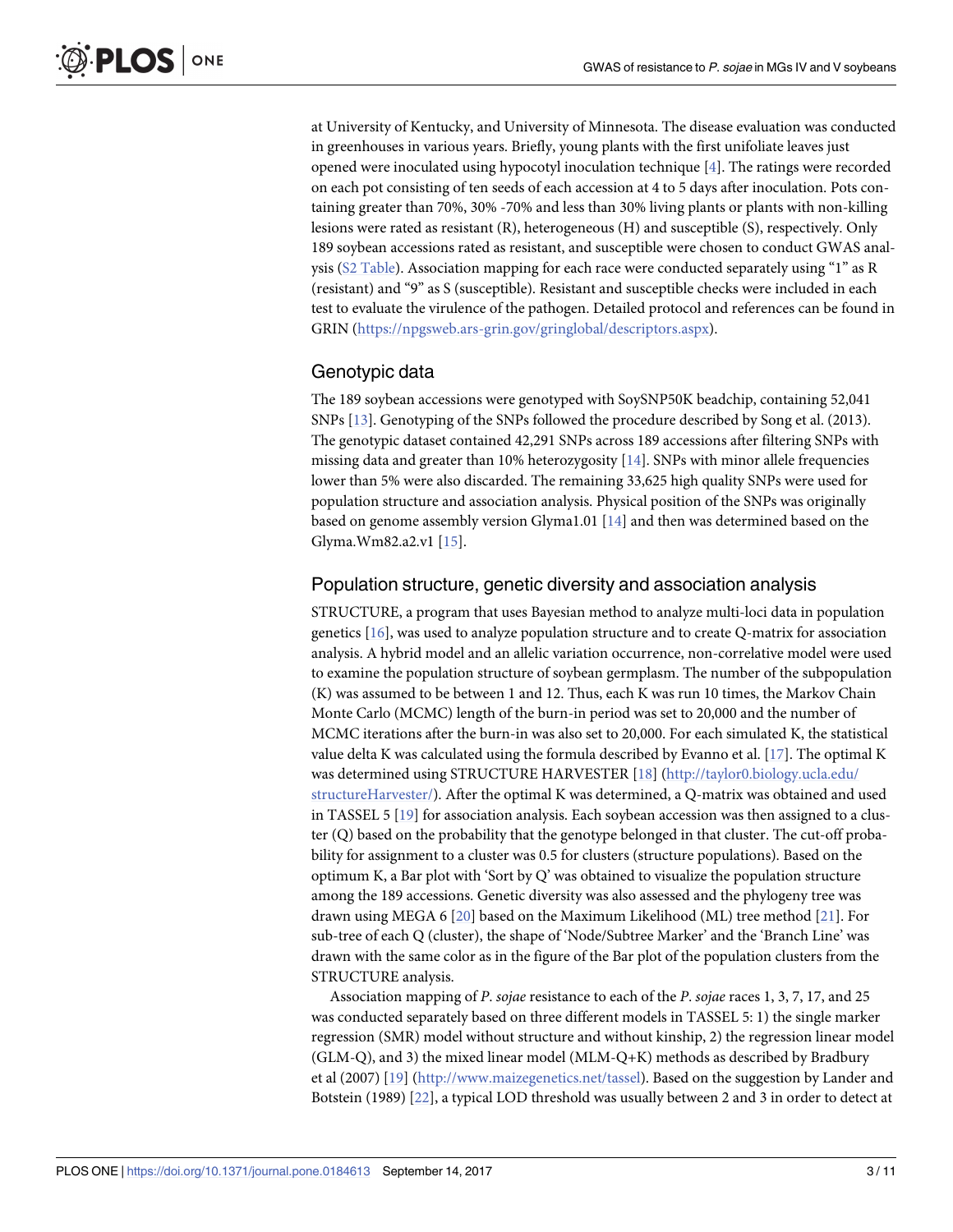<span id="page-3-0"></span>5% level for a QTL [[23](#page-10-0)]. The SNPs were selected as the significantly associated with *P*. *sojae* resistance based on three models with the LOD threshold greater than 3.0 in this study to increase the likelihood of linkage.

#### Gene expression analysis

Published gene expression data generated by RNA sequencing were downloaded from GEO database (GSE48524). Gene expression analysis was performed according to the method in the original publication [\[24](#page-10-0)]. Briefly, 10 isogenic lines were treated by *P*. *sojae* race 1, and differentially expressed genes were identified using edgeR with FDR *<* 0.05. These differentially expressed genes were compared to the significant SNPs found in the genome. For each significant SNP identified in this GWAS study and the significantly differentially expressed genes near the SNPs were identified based on the SNPs position in the whole genome sequences [\(Table](#page-4-0) 1).

## **Results and discussion**

#### Phenotypic variation

A total of 189 accessions from the soybean panel of MGs IV and V were analyzed for the resistance to *P*. *sojae* races 1, 3, 7, 17 and 25 (S1 [Table](#page-8-0)). Among the 189 accessions, all of them had phenotypic data of responses to *P*. *sojae* race 1, 119 to race 3, 89 to race 7, 81 to race 17, and 85 to race 25. The ratio of resistant accessions to susceptible accessions was 81/108 (0.75), 48/71 (0.68), 27/63 (0.43), 25/56 (0.45), and 21/65 (0.32) for the resistance to *P*. *sojae* races 1, 3, 7, 17, and 25, respectively, indicating there were relatively more accessions that are resistant to *P*. *sojae* race 1, and fewer accessions that are resistant to race 25. Five out of 189 accessions showed resistance to all five *P*. *sojae* races, and among the five accessions, PI 567780B, PI 567781, PI 587612A, and PI 588021A were collected from China, and PI 378682C from Japan (S2 [Table](#page-8-0)). We also found ten accessions resistant to four *P*. *Sojae* races, 11 resistant to three races, 32 resistant to two races, and 39 resistant to only one race (S2 [Table\)](#page-8-0). Those accessions, particularly the five accessions resistant to all races, can be potential parental lines to use by the Southern soybean breeding programs to develop *P*. *sojae* resistant varieties.

The most resistant accessions in this panel were mainly from China. Among the 97 resistant soybean accessions, 78 accessions are from China and seven from Japan, nine from South Korea, two from the U.S., and one is unknown. Huang et al. (2016) also observed a total of 168 (75%) soybean accessions showed resistance to more than one *P*. *sojae* race and suggested that abundant resistant resources existed [\[10\]](#page-9-0). A systematic and effective evaluation 500 accessions for *P*. *sojae* resistance may result in new novel resistant genes.

### Population structure

The 189 accessions were divided into two sub-populations (clusters), Q1 (red) and Q2 (green) based on STRUCTURE analysis as the maximal delta K value was observed when  $K = 2$  [\(Fig](#page-5-0). 1A [and](#page-5-0) 1B). They were also clustered into two major clusters. Result showed that the individuals in each of the two sub-populations from Structure analysis were consistent with that in each of the two groups from cluster analysis. Cluster I was comprised of 77 accessions, among which 67 accessions were collected from China, seven from Japan, two from the South Korea and one from U.S. Cluster II included 112 accessions including 76 from China, 13 from South Korea, nine from Japan, six from the US, two from India, one from each of the four countries, Morocco, Nepal, South Africa, and Vietnam. The accessions from China were the majority in this study, 75.7% of the total accessions, 87.0% in cluster I and 67.9% in cluster II. In addition, the accessions from other countries were also distributed in two clusters [\(Fig](#page-5-0) 1C, S1 [Table\)](#page-8-0).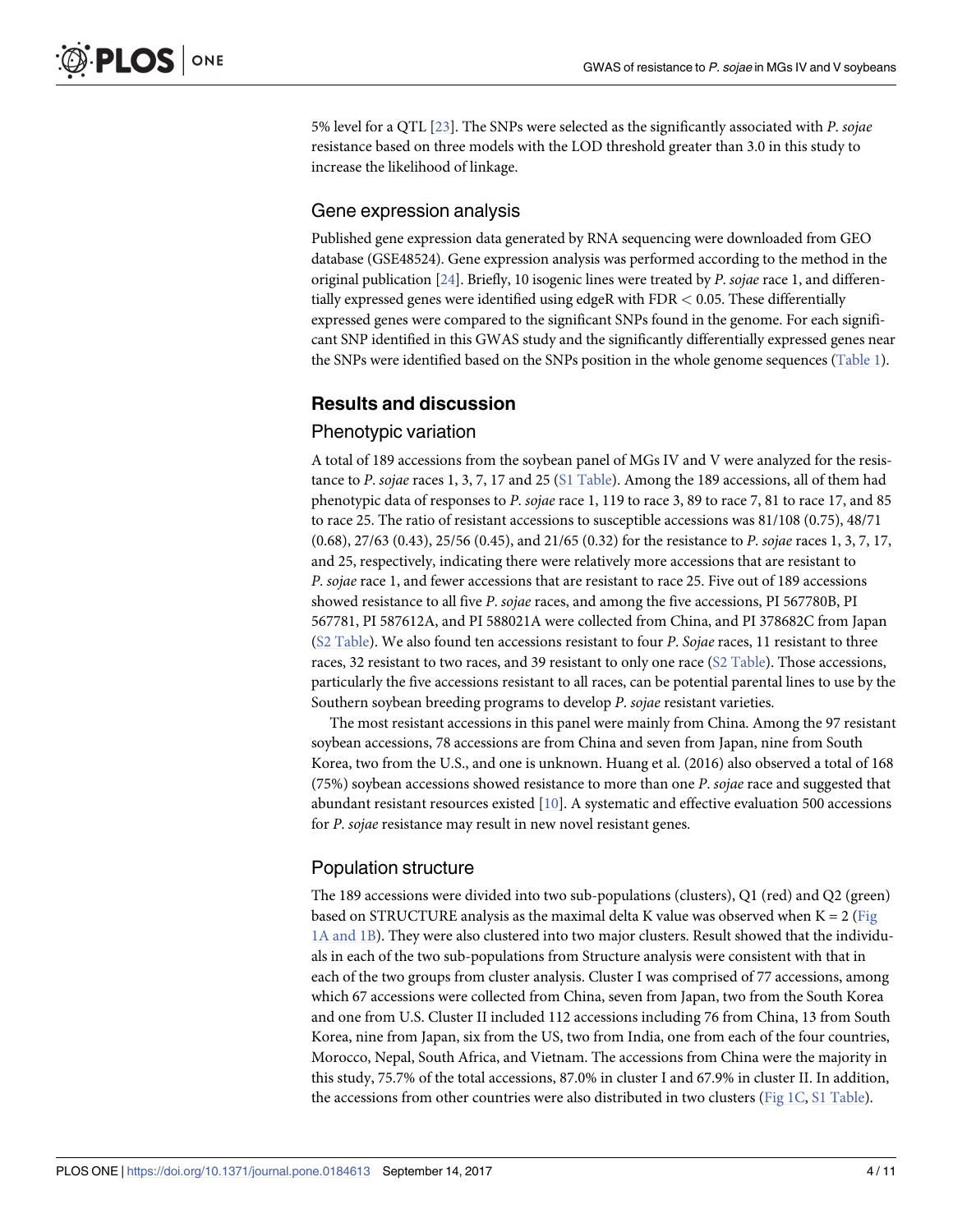#### [Table](#page-3-0) 1. SNPs and significant regions associated with P. sojae races 1, 3, 7, 17 and 25 (P<0.001).

<span id="page-4-0"></span>**OF PLOS** ONE

| <b>SNPs</b><br>type | Chr. | <b>SNP position</b><br>(Glyma.Wm82.<br>a2.v1) | <b>SMR</b><br>(LOD) | <b>GLM</b><br>(Q)<br>(LOD) | +K)<br>(LOD) | MLM $(Q \mid P.$ Sojae<br>race | Significant<br>regions | <b>Gene Name</b> | <b>Distance to</b><br>SNP(bp) | Annotation                                                                  |  |
|---------------------|------|-----------------------------------------------|---------------------|----------------------------|--------------|--------------------------------|------------------------|------------------|-------------------------------|-----------------------------------------------------------------------------|--|
| A/G                 | 3    | 3889598                                       | 5.12                | 5.82                       | 3.57         | 1,7                            | sr3-race1&7            | Glyma.03g034400  | 136,614                       | LRR and NB-ARC domains-<br>containing disease resistance<br>protein         |  |
| C/T                 | 5    | 41615242                                      | 3.25                | 4.56                       | 4.20         | $\mathbf{1}$                   | sr5-race1              | Glyma.05g209300  | 2,484,654                     | Disease resistance protein<br>(TIR-NBS class)                               |  |
| A/C                 | 5    | 41648449                                      | 3.16                | 4.42                       | 3.87         | $\mathbf{1}$                   | sr5-race1              | Glyma.05g213400  | 2,155,204                     | Disease resistance-<br>responsive (dirigent-like<br>protein) family protein |  |
| A/G                 | 13   | 29036850                                      | 4.01                | 4.35                       | 3.76         | $\mathbf{1}$                   | sr13-race1             | Glyma.13q184800  | 821.150                       | LRR and NB-ARC domains-<br>containing disease resistance<br>protein         |  |
| A/C                 | 13   | 29042122                                      | 4.18                | 4.46                       | 4.03         | $\mathbf{1}$                   | sr13-race1             |                  |                               |                                                                             |  |
| A/G                 | 18   | 54969812                                      | 5.45                | 4.14                       | 3.35         | $\mathbf{1}$                   | sr18-race1             |                  |                               |                                                                             |  |
| C/T                 | 7    | 185603                                        | 4.40                | 4.01                       | 3.43         | 3                              | sr7-race3              | Glyma.07g007800  | 389,555                       | Disease resistance protein<br>RPS4-RELATED                                  |  |
| A/G                 | 3    | 4482448                                       | 3.68                | 3.09                       | 3.02         | $\overline{7}$                 | sr3-race7              | Glyma.03g037000  | 33,508                        | LRR and NB-ARC domains-<br>containing disease resistance<br>protein         |  |
| A/G                 | 4    | 47077729                                      | 4.36                | 3.18                       | 3.03         | $\overline{7}$                 | sr4-race7              |                  |                               |                                                                             |  |
| A/G                 | 4    | 47313368                                      | 5.02                | 4.06                       | 3.30         | $\overline{7}$                 | sr4-race7              |                  |                               |                                                                             |  |
| G/T                 | 4    | 47321023                                      | 4.36                | 3.35                       | 3.28         | $\overline{7}$                 | sr4-race7              |                  |                               |                                                                             |  |
| G/T                 | 4    | 47329974                                      | 4.36                | 3.35                       | 3.28         | $\overline{7}$                 | sr4-race7              |                  |                               |                                                                             |  |
| A/C                 | 4    | 47344338                                      | 4.55                | 3.36                       | 3.19         | $\overline{7}$                 | sr4-race7              |                  |                               |                                                                             |  |
| G/T                 | 4    | 47346053                                      | 5.90                | 4.72                       | 4.02         | $\overline{7}$                 | sr4-race7              |                  |                               |                                                                             |  |
| A/G                 | 4    | 47350352                                      | 5.21                | 4.04                       | 3.72         | $\overline{7}$                 | sr4-race7              |                  |                               |                                                                             |  |
| G/T                 | 4    | 47367432                                      | 4.56                | 3.63                       | 3.41         | $\overline{7}$                 | sr4-race7              |                  |                               |                                                                             |  |
| A/G                 | 4    | 47371413                                      | 4.62                | 3.61                       | 3.40         | $\overline{7}$                 | sr4-race7              | Glyma.04g205200  | 412,544                       | Defense response                                                            |  |
| C/T                 | 13   | 10487933                                      | 4.13                | 3.52                       | 3.28         | $\overline{7}$                 | sr13-race7             | Glyma.13g028100  | 3,158,795                     | Disease resistance protein<br>RPS4-RELATED                                  |  |
| C/T                 | 13   | 9381699                                       | 4.39                | 3.31                       | 3.40         | $\overline{7}$                 | sr13-race7             |                  |                               |                                                                             |  |
| A/G                 | 3    | 31136061                                      | 3.67                | 4.41                       | 3.70         | 17                             | sr3a-race17            | Glyma.03g149600  | 5,355,720                     | Resistance to phytophthora 1                                                |  |
| C/T                 | 3    | 5486669                                       | 6.90                | 6.02                       | 4.18         | 17                             | sr3b-race17            |                  |                               |                                                                             |  |
| C/T                 | 10   | 39347629                                      | 5.88                | 5.17                       | 3.24         | 25                             | sr10-race25            | Glyma.10g127500  | 5,472,726                     | Disease resistance-<br>responsive (dirigent-like<br>protein) family protein |  |
| A/G                 | 10   | 39354992                                      | 5.80                | 5.13                       | 3.25         | 25                             | sr10-race25            |                  |                               |                                                                             |  |
| A/G                 | 10   | 39358965                                      | 5.88                | 5.17                       | 3.24         | 25                             | sr10-race25            |                  |                               |                                                                             |  |
| C/T                 | 10   | 39364212                                      | 5.88                | 5.17                       | 3.24         | 25                             | sr10-race25            | Glyma.10g129400  | 4,701,960                     | Disease resistance family<br>protein / LRR family protein                   |  |
| A/G                 | 10   | 39365693                                      | 5.88                | 5.17                       | 3.24         | 25                             | sr10-race25            | Glyma.10g184300  | 2,381,651                     | Disease resistance protein<br>RPS4-RELATED                                  |  |
| C/T                 | 10   | 39376495                                      | 5.88                | 5.17                       | 3.24         | 25                             | sr10-race25            |                  |                               |                                                                             |  |
| C/T                 | 10   | 39394332                                      | 5.88                | 5.17                       | 3.24         | 25                             | sr10-race25            | Glyma.10g196700  | 3,413,204                     | Disease resistance protein<br>(CC-NBS-LRR class) family                     |  |
| A/G                 | 14   | 7839347                                       | 6.73                | 6.45                       | 5.55         | 25                             | sr14-race25            | Glyma.14g079500  | 1,005,837                     | Arabidopsis broad-spectrum<br>mildew resistance protein<br>RPW8             |  |
| G/T                 | 14   | 7853431                                       | 6.73                | 6.43                       | 5.50         | 25                             | sr14-race25            | Glyma.14g079600  | 1,012,545                     | Arabidopsis broad-spectrum<br>mildew resistance protein<br>RPW8             |  |
| A/G                 | 14   | 7861677                                       | 7.97                | 7.49                       | 6.05         | 25                             | sr14-race25            |                  |                               |                                                                             |  |
| A/G                 | 18   | 53821341                                      | 5.62                | 5.03                       | 3.18         | 25                             | sr18-race25            |                  |                               |                                                                             |  |
|                     |      |                                               |                     |                            |              |                                |                        |                  |                               |                                                                             |  |

<https://doi.org/10.1371/journal.pone.0184613.t001>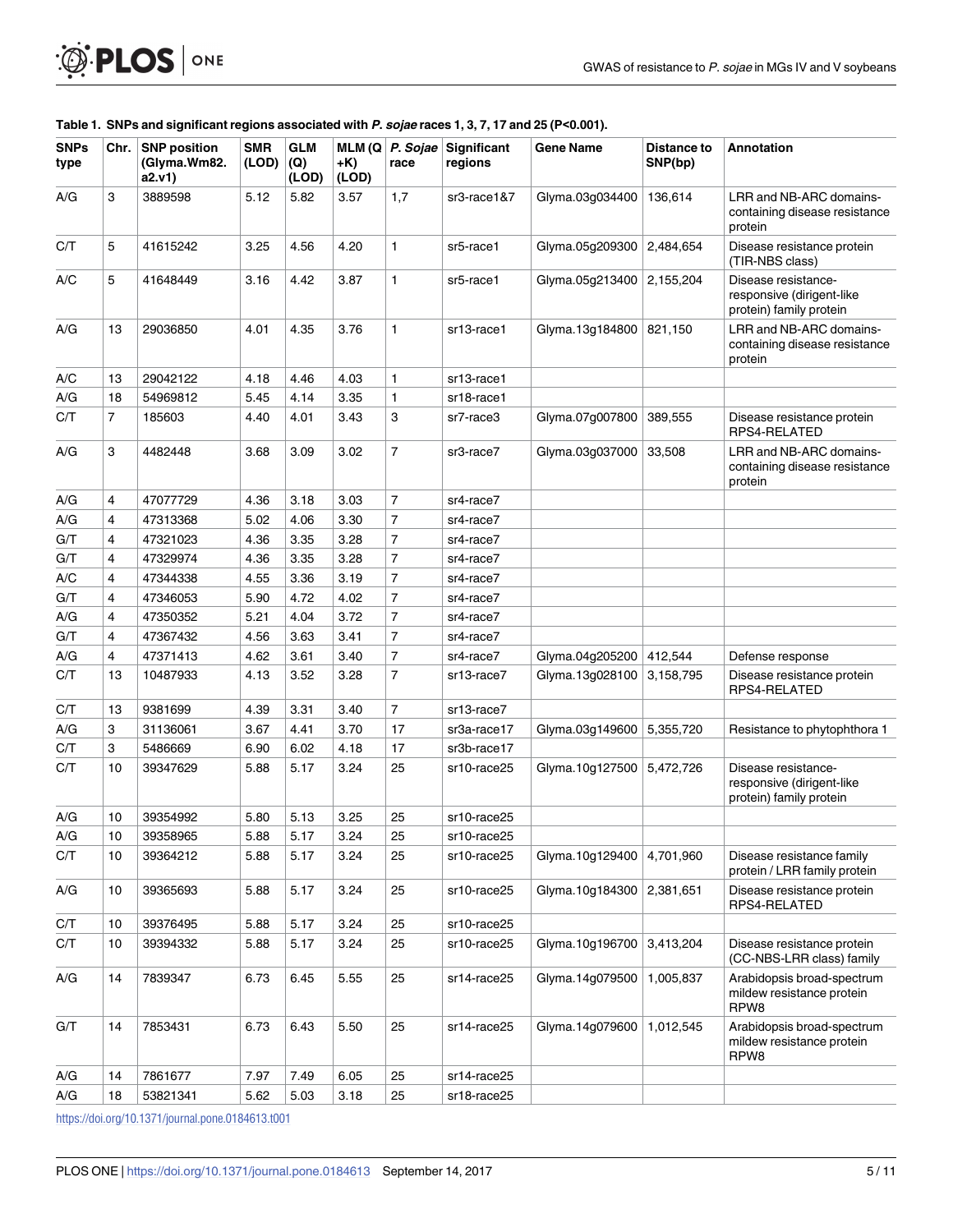<span id="page-5-0"></span>



**[Fig](#page-3-0) 1.** Model-based population structure for the soybean panel: (A) Delta K values for different numbers of populations assumed (K) in the STRUCTURE analysis, (B) phylogenetic tree constructed by neighbor-joining (NJ) of genetic distance by MEGA 6, and (C) Classification of two populations using STRUCTURE 2.3.4. The distribution of the accessions to different populations is indicated by the color code (Q1: red and Q2: green), consistent in the figures (B) and (C).

<https://doi.org/10.1371/journal.pone.0184613.g001>

The correlation coefficient of 0.227 between clusters (Q1/Q2) and MGs (IV/V) (P = 0.0017) indicated that maturity group may affect the clustering of all accessions. Cluster Q1 (77) was composed of 72.72% MGs IV (56/77 = 72.72%) and 27.28% MGs V, and cluster Q2 (112) was composed of 50% MGs IV (56/112 = 50%) and 50% MGs V.

#### Association analysis and SNP markers identification

A total of 32 SNPs (p*<* = 0.001, LOD*>* = 3) were identified to be associated with the resistance to at least one of the five tested *P*. *sojae* races 1, 3, 7, 17, and 25 [\(Table](#page-4-0) 1). They were grouped into thirteen significant regions covering the genome size from 1.5 to 46 kb ([Table](#page-4-0) 1). The significant region in this research was named as combined chromosome number and race name, for example, ss715592224 is named as sr15-race1.

We identified five SNPs associated with race 1, one SNP associated with race 3, twelve SNPs associated with race 7, two SNPs associated with race 17, eleven SNPs associated with race 25 and one SNP associated with both races 1 and 7 The highest LOD values among all races ranged from 3.42 to 6.05 in MLM analysis ([Table](#page-4-0) 1). For example, ss 715619926, associated with race 25, had the highest LOD of 6.05 in MLM analysis, and it had the highest LOD of 7.97 and 7.49 in SMR and GLM analysis, respectively. The highest LOD values from SMR and GLM are generally higher than those from MLM as MLM provides more stringent control over the population structure. Because some of the significantly associated SNPs were close to each other, genomics regions of these SNPs were delimited such that they were grouped in regions with significant associations. For example, s715592224 and ss715592229 on Chr. 5 were grouped in a 33 kb significant region named after sr5-race1. ss715614941 and ss715614943 on Chr. 13 were grouped in a 5 kb significant region named after sr13-race1. Therefore, race 1 had three, race 3 had one, race 7 had three, race 17 had two, and race 25 had three significant regions, and races 1 and 7 shared one significant region. [\(Table](#page-4-0) 1).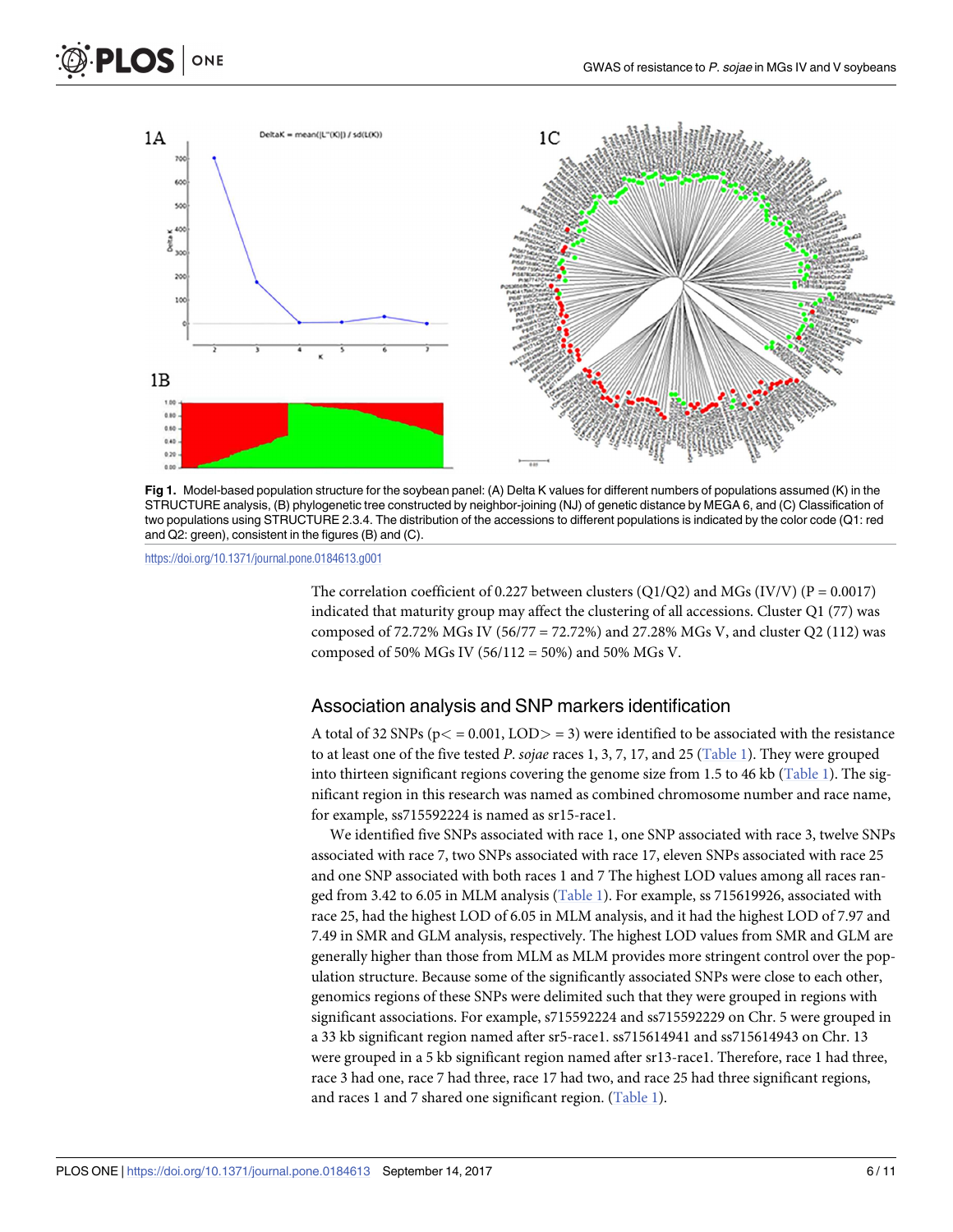<span id="page-6-0"></span>Six SNPs were associated with race 1 and they were located on Chr. 3, 5, 13, and 18 [\(Table](#page-4-0) 1). Ss715614943 on Chr.13 had the highest significant association with *P*. *sojae* race 1 with a LOD value of 4.18 in SMR, 4.46 in GLM, and 4.03 in MLM analysis. Ss715592224 and ss715592229 were in a region spanning 33 kb (sr5-race1), and ss715614941 and ss715614943 were in a region of 5 kb (sr13-race1). Ss715596704 located on Chr. 7 was the only SNP associated with *P*. *sojae* race 3 resistance ([Table](#page-4-0) 1). It showed a significant association with LOD value of 4.40 in SMR, 4.01 in GLM, and 3.42 in MLM analysis.

Twelve SNPs on Chr. 3, 4, and 13 were associated with *P*. *sojae* race 7 resistance [\(Table](#page-4-0) 1). The marker, ss715588864 on Chr.4 showed the highest significant association with the resistance to race 7 with the LOD value of 5.90 in SMR, 4.72 in GLM, and 4.02 in MLM. Ss7155888 29, ss715588855, ss715588857, ss715588858, ss715588863, ss715588864, ss715588866, ss71558 8867 and ss715588868 were in a region of 58 kb (sr4-race7).

Two SNPs on Chr. 3 were associated with race 17 [\(Table](#page-4-0) 1) located. Ss715586846 was associated with race 17 resistance with the LOD value of 6.90 in SMR, 6.02 in GLM, and 4.18 in MLM. Ss715585114 and ss715586846 were assigned to different regions (sr3a-race17 and sr3b-race17).

Eleven SNPs on Chr. 10, 14, and 18 were associated with the race 25 [\(Table](#page-4-0) 1).The marker ss715619926 on Chr.14 showed the strongest association with race 25 with the LOD value of 7.97 in SMR, 7.49 in GLM, and 6.05 in MLM analysis. Seven SNPs were clustered in the 46.7 kb region. Ss715619924 and ss715619926 were in an 8.2 kb region sr10-race25. Out of the total 32 identified markers for races 1, 3, 7, 17 and 25, ss715585768 on Chr. 3 showed pleiotropic effects on both races 1 and 7 ([Table](#page-4-0) 1).

Compared to previous GAWS studies on *P*. *sojae* resistance, our resistance-associated regions were either not on the same chromosomes as or had various distance from reported alleles and QTLs [[9,11\]](#page-9-0). Sun et al. (2014) used 214 Chinese accessions to map partial resistance to *P*. *sojae* race 1, and identified four SSR alleles, Satt634-133, Satt634-149, Sat\_222–168 and Satt301-190 on Chr. 2 and 17 [[9](#page-9-0)]. The SNPs we identified for race 1 were on Chr. 3, 5, 13 and 18. Schneider et al. (2016) used 1,395 Korea accessions to identify seven QTLs on Chr. 3, 13 and 19 associated with partial resistance to *P*. *sojae* [[11](#page-9-0)]. On Chr. 3, one QTL was flanked by ss715585712 and ss715585728, and spanned 49.2 kb. The ss715585768 in sr3-race1&7 region from our study was 23.9 kb from ss715585728 and 36.7 kb from ss715585712, respectively. Other resistance-associated regions were further away from QTLs identified by Schneider et al., (2016) [\[11\]](#page-9-0).

The previous QTL mapping studies have identified 33 genomic regions on 18 chromosomes for partial resistance to *P*. *sojae* [\[5,](#page-9-0) [25–36](#page-10-0)]. Genome-wide association analysis of the *P*. *sojae* resistance in the Chinese soybean mini core collection showed that a total of 14 markers were significantly associated with Phytophthora resistance[[10](#page-9-0)], but not all genomic regions of these SNPs were consistent with the regions reported in this study.

#### Resistance-associated regions identified in the panel

The resistance-associated regions, defined as a group of significant SNPs associated with *P*. *Sojae* races, in the 189 soybean accessions were also recorded. For race 1, 78 out of the total 81 *P*. *sojae* resistant soybean accessions showed one to four resistance-associated regions. PI 377574, PI 408076C and PI 567319A, had four resistance-associated regions (S3 [Table](#page-8-0)). For race 3, 42 accessions showed the resistance-associated region, sr7-race 3 (S3 [Table](#page-8-0)). For race 7, 25 accessions showed one to three resistance-associated regions. Three accessions (PI 594660A, PI 417380, and PI 378682C,) had three resistance-associated regions for race 7 [\(S3](#page-8-0) [Table](#page-8-0)). Based on the two SNP markers of two significant regions distributed on Chr. 3 for the resistance to race 17, 10 accessions showed two favorable alleles. Based on the 11 SNP markers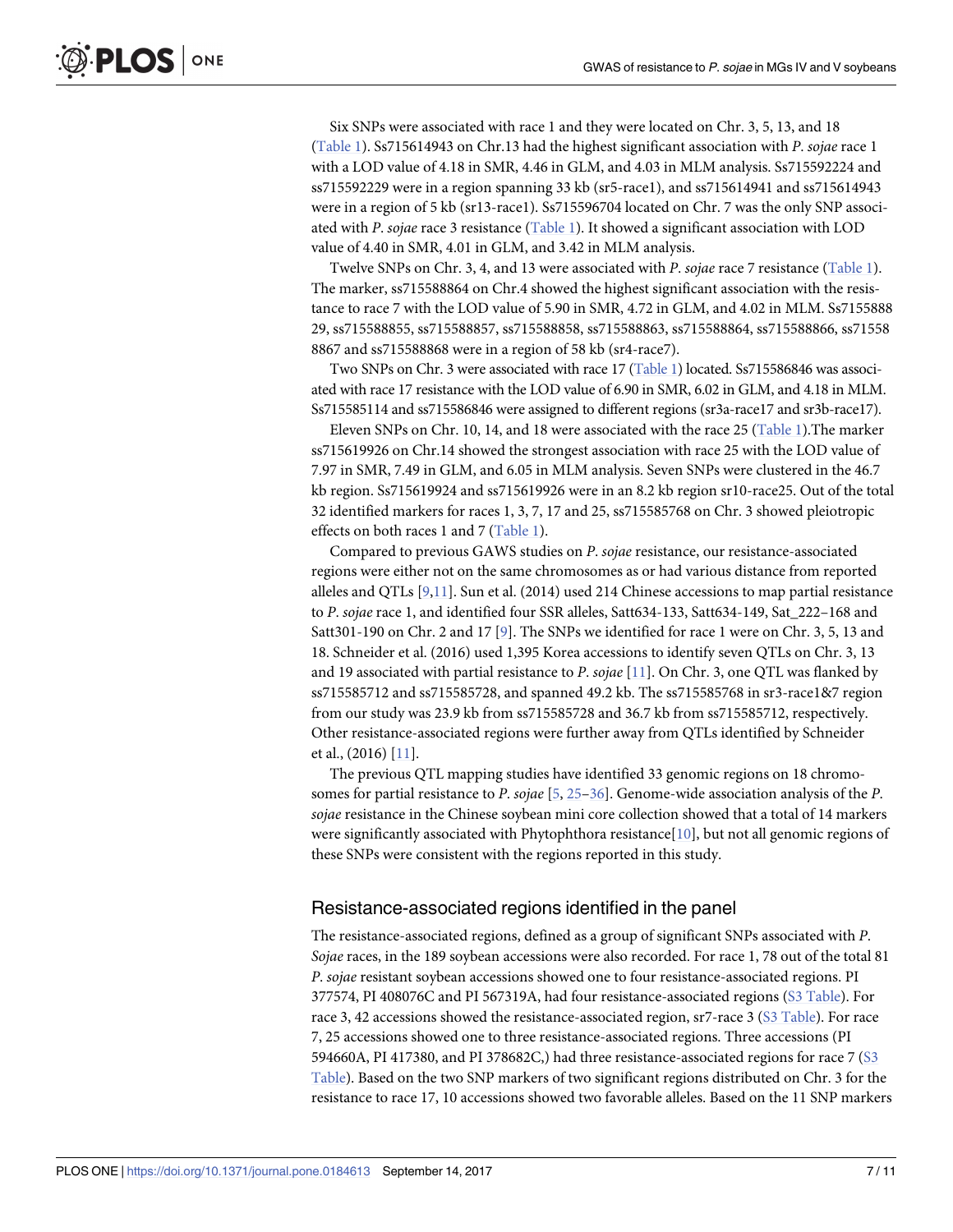| <b>SNP</b> marker | <b>SNPs</b><br>type | <b>Gene Name</b> | <b>Distance to</b><br>SNP (bp) | logFC*  | logCPM£   PValue¥   Lod§ |      |      | FDR£ | Gene Annotation <sub>ß</sub>                                        |
|-------------------|---------------------|------------------|--------------------------------|---------|--------------------------|------|------|------|---------------------------------------------------------------------|
| ss715585768       | A/G                 | Glyma.03g042700  | 1,516,790                      | 2.81    | 5.17                     | 0.00 | 4.21 | 0.01 | WRKY DNA-binding protein                                            |
| ss715592224       | C/T                 | Glyma.05g238100  | 186,176                        | 3.39    | 3.70                     | 0.00 | 3.53 | 0.03 | Diadenosine and diphosphoinositol<br>polyphosphate phosphohydrolase |
| ss715592229       | A/C                 | Glyma.05g238100  | 219,383                        | 3.39    | 3.70                     | 0.00 | 3.53 | 0.03 | Diadenosine and diphosphoinositol<br>polyphosphate phosphohydrolase |
| ss715614941       | A/G                 | Glyma.13g176600  | 30,005                         | 2.66    | 5.51                     | 0.00 | 4.13 | 0.01 | MAC/Perforin domain-containing protein                              |
| ss715614943       | A/C                 | Glyma.13g176600  | 24,733                         | 2.66    | 5.51                     | 0.00 | 4.13 | 0.01 | MAC/Perforin domain-containing protein                              |
| ss715631615       | A/G                 | Glyma.18g261900  | 194,102                        | 2.88    | 4.02                     | 0.00 | 3.28 | 0.05 | Predicted small molecule transporter                                |
| ss715596704       | C/T                 | Glyma.07g023300  | 1,586,568                      | 1.97    | 6.62                     | 0.00 | 3.25 | 0.04 | WRKY DNA-binding protein                                            |
| ss715586336       | A/G                 | Glyma.03g042700  | 923,940                        | 2.81    | 5.17                     | 0.00 | 4.21 | 0.01 | WRKY DNA-binding protein                                            |
| ss715588829       | A/G                 | Glyma.04g190700  | 934,146                        | $-2.76$ | 5.64                     | 0.00 | 4.12 | 0.01 | Cysteine proteinases superfamily protein                            |
| ss715588855       | A/G                 | Glyma.04g190700  | 1,169,785                      | $-2.76$ | 5.64                     | 0.00 | 4.12 | 0.01 | Cysteine proteinases superfamily protein                            |
| ss715588857       | G/T                 | Glyma.04g190700  | 1,177,440                      | $-2.76$ | 5.64                     | 0.00 | 4.12 | 0.01 | Cysteine proteinases superfamily protein                            |
| ss715588858       | G/T                 | Glyma.04g190700  | 1,186,391                      | $-2.76$ | 5.64                     | 0.00 | 4.12 | 0.01 | Cysteine proteinases superfamily protein                            |
| ss715588863       | A/C                 | Glyma.04g190700  | 1,200,755                      | $-2.76$ | 5.64                     | 0.00 | 4.12 | 0.01 | Cysteine proteinases superfamily protein                            |
| ss715588864       | G/T                 | Glyma.04g190700  | 1,202,470                      | $-2.76$ | 5.64                     | 0.00 | 4.12 | 0.01 | Cysteine proteinases superfamily protein                            |
| ss715588866       | A/G                 | Glyma.04g190700  | 1,206,769                      | $-2.76$ | 5.64                     | 0.00 | 4.12 | 0.01 | Cysteine proteinases superfamily protein                            |
| ss715588867       | G/T                 | Glyma.04g190700  | 1,223,849                      | $-2.76$ | 5.64                     | 0.00 | 4.12 | 0.01 | Cysteine proteinases superfamily protein                            |
| ss715588868       | A/G                 | Glyma.04g190700  | 1,227,830                      | -2.76   | 5.64                     | 0.00 | 4.12 | 0.01 | Cysteine proteinases superfamily protein                            |
| ss715613726       | C/T                 | Glyma.13g030300  | 714,151                        | 6.26    | 2.35                     | 0.00 | 3.65 | 0.02 | lipoxygenase 2                                                      |
| ss715617288       | C/T                 | Glyma.13g030300  | 392,083                        | 6.26    | 2.35                     | 0.00 | 3.65 | 0.02 | lipoxygenase 2                                                      |
| ss715585114       | A/G                 | Glyma.03g109900  | 223,924                        | 2.24    | 8.17                     | 0.00 | 4.63 | 0.00 | Cupredoxin superfamily protein                                      |
| ss715586846       | C/T                 | Glyma.03g042700  | 80,281                         | 2.81    | 5.17                     | 0.00 | 4.21 | 0.01 | WRKY DNA-binding protein                                            |
| ss715606847       | C/T                 | Glyma.10g161500  | 221,072                        | 6.49    | 5.18                     | 0.00 | 9.99 | 0.00 | No annotation                                                       |
| ss715606853       | A/G                 | Glyma.10g161500  | 213,709                        | 6.49    | 5.18                     | 0.00 | 9.99 | 0.00 | No annotation                                                       |
| ss715606854       | A/G                 | Glyma.10g161500  | 209,736                        | 6.49    | 5.18                     | 0.00 | 9.99 | 0.00 | No annotation                                                       |
| ss715606855       | C/T                 | Glyma.10g161500  | 204,489                        | 6.49    | 5.18                     | 0.00 | 9.99 | 0.00 | No annotation                                                       |
| ss715606857       | A/G                 | Glyma.10g161500  | 203,008                        | 6.49    | 5.18                     | 0.00 | 9.99 | 0.00 | No annotation                                                       |
| ss715606859       | C/T                 | Glyma.10g161500  | 192,206                        | 6.49    | 5.18                     | 0.00 | 9.99 | 0.00 | No annotation                                                       |
| ss715606865       | C/T                 | Glyma.10g161500  | 174,369                        | 6.49    | 5.18                     | 0.00 | 9.99 | 0.00 | No annotation                                                       |
| ss715619920       | A/G                 | Glyma.14g087500  | 3,014                          | $-2.21$ | 6.89                     | 0.00 | 4.22 | 0.01 | Subtilase family protein                                            |
| ss715619924       | G/T                 | Glyma.14g087500  | 17,098                         | -2.21   | 6.89                     | 0.00 | 4.22 | 0.01 | Subtilase family protein                                            |
| ss715619926       | A/G                 | Glyma.14g087500  | 25,344                         | $-2.21$ | 6.89                     | 0.00 | 4.22 | 0.01 | Subtilase family protein                                            |
| ss715631508       | A/G                 | Glyma.18g254000  | 227,553                        | 5.07    | 3.23                     | 0.00 | 3.28 | 0.05 | Leucine-rich repeat receptor-like protein<br>kinase family protein  |

[Table](#page-8-0) 2. Expression analysis of differentially expressed genes from Lin et al., 2014 [\[24\]](#page-10-0) closely-linked to significant SNPs (P<0.001) associated **with P. sojae races.**

\*logFC: log2 fold change of gene expression.

<span id="page-7-0"></span>**PLOS** | ONE

£logCPM: log2 read count per million reads. This number provides information on gene expression level.

¥Pvalue: significant value obtained using edgeR.

§LOD: this is from GWAS analysis.

₤FDR: false discovery rate from differential expression analysis.

βGene Annotation: this showed the functional annotation of these genes. Annotations were obtained from Soybase.

<https://doi.org/10.1371/journal.pone.0184613.t002>

of three significant regions distributed on three Chrs for the resistance to race 25, 15 accessions showed resistance-associated regions, and three accessions (PI 78682C, PI 407778A, and PI 304218) had three resistance-associated regions (S3 [Table\)](#page-8-0). Four accessions, PI 378682C, PI 567780B, PI 567781 and PI 588021A, had resistance-associated regions for all races, showing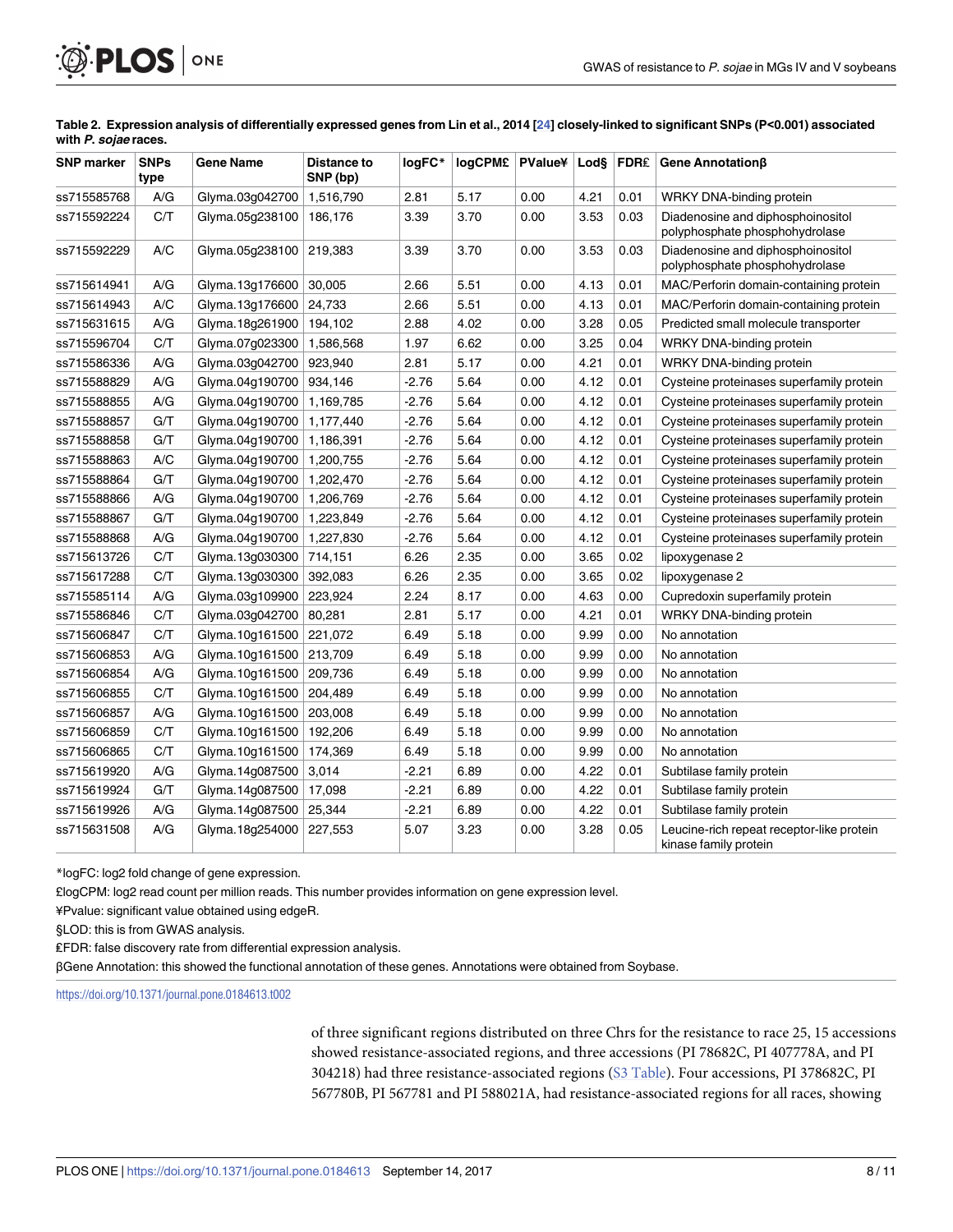<span id="page-8-0"></span>these four PIs accessions associated with broad-spectrum resistance to *P*. *sojae*. These accessions will be highly valuable for Southern soybean breeders to be utilized for the development of *P*. *sojae* resistant varieties.

# Validation of SNP markers for P. sojae resistance

To further validate the associated SNPs, we performed gene expression analysis to characterize differentially expressed genes in response to *P*. *sojae* infection. Gene expression analyses have been widely used to identify underlying mechanisms of disease resistance for soybeans [\[37,](#page-10-0) [38\]](#page-10-0). To understand how many genes are differentially expressed in response to *P*. *sojae* infection and are also closely localized with the significant SNPs, we analyzed published expression data of soybean seedlings in response to *P*. *sojae* infection. For each SNP, we searched for the closest gene that was differentially expressed and we found 13 unique genes. Some genes (for example, Glyma.04g190700) were close to multiple SNPs because these significant SNPs were very close to each other due to strong LD. The distance between these significant genes and significant SNPs varied from 3 kb to 1.5 100kb. We identified three genes that were differentially expressed and were close to significant SNPs (within 100 kb distance) ([Table](#page-7-0) 2. These genes included, Glyma.14g087500, which was a subtilisin protease and, was down-regulated more than 4 fold (log2 fold *>* 2.2) in response to *P*. *sojae* infection in our analysis. This gene was only 3,000 base pairs away from a significant SNP, ss715619920. Subtilisin proteases were well known regulators of plant-pathogen responses [\[39\]](#page-10-0). Another gene was Glyma.13g176600, which was a MAC/Perforin domain-containing protein. Perforin domain-containing proteins were well known in their role in immune responses [[40](#page-10-0)], although little has been studied in plants. This gene was located 24 kb from a significant SNP, ss715614943, and the gene was upregulated more than 4 fold in response to *P*. *sojae* infection. These results provided direct molecular target as candidate genes for future validation experiments.

# **Conclusion**

USDA scientists have made great effort to evaluate the U.S soybean germplasm to collect both phenotypic date [\(ars-grin.gov\)](http://ars-grin.gov) in numerous traits and genotypic data using Illumina Infinium SoySNP50K ([Soybase.org](http://Soybase.org)) [\[14\]](#page-9-0). However, we are still exploring the most efficient way to utilize the data set in order to improve the genetic base and enhance interested traits. This study used 189 accessions high in diversity for the Southern soybean production region to identify accessions with broad-spectrum resistance to *P*. *sojae* and significant regions associated with the resistance in this panel. The findings will significantly help the Southern soybean breeders to develop elite varieties with broad genetic diversity and *P*. *sojae* resistance to benefit soybean growers eventually.

# **Supporting information**

**S1 [Table.](http://www.plosone.org/article/fetchSingleRepresentation.action?uri=info:doi/10.1371/journal.pone.0184613.s001) Origin, agronomic information and sub-groups of the panel consisting of 189 soybean accessions.** (XLSX)

**S2 [Table.](http://www.plosone.org/article/fetchSingleRepresentation.action?uri=info:doi/10.1371/journal.pone.0184613.s002)** *P***.** *sojae* **ratings of the panel consisting of 189 soybean accessions.** (XLSX)

**S3 [Table.](http://www.plosone.org/article/fetchSingleRepresentation.action?uri=info:doi/10.1371/journal.pone.0184613.s003) Resistance-associated regions for** *P***.** *sojae* **resistance in the panel of 97 soybean accessions resistant to one or more races.** (XLSX)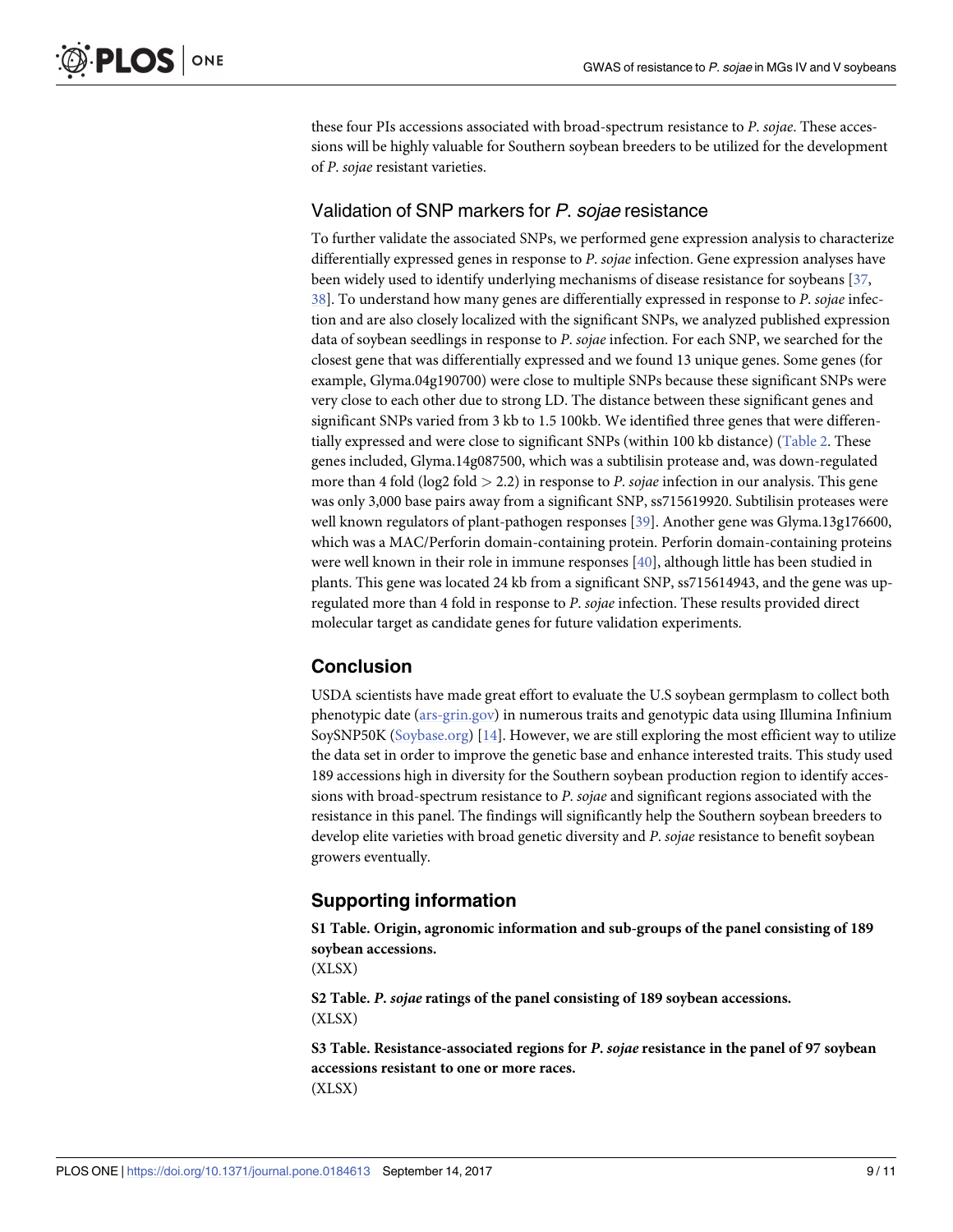#### <span id="page-9-0"></span>**Author Contributions**

**Conceptualization:** Mengchen Zhang.

**Data curation:** Song Li.

**Investigation:** Bo Zhang.

**Methodology:** Ainong Shi, Song Li.

**Resources:** Qijian Song, Mengchen Zhang, Bo Zhang.

**Supervision:** Bo Zhang.

**Writing – original draft:** Jun Qin.

**Writing – review & editing:** Qijian Song, Song Li, Bo Zhang.

#### **References**

- **[1](#page-1-0).** Kandel H. Soybean production field guide for North Dakota and Northwestern Minnesota. 2010.
- **[2](#page-1-0).** Dorrance A, McClure S, St. Martin S. Effect of partial resistance on Phytophthora stem rot incidence and yield of soybean in Ohio. Plant disease. 2003; 87(3):308–12.
- **[3](#page-1-0).** Schmitthenner A. Phytophthora rot of soybean. Compendium of soybean diseases, 4th edn The American Phytopathological Society Press, St Paul. 1999:39–42.
- **[4](#page-1-0).** Ryley MJ, Obst NR, Irwin JAG, Drenth A. Changes in the racial composition of Phytophthora sojae in Australia between 1979 and 1996. Plant Disease. 1998; 82:1048–1054.
- **[5](#page-1-0).** Ping J, Fitzgerald JC, Zhang C, Lin F, Bai Y, Wang D, et al. Identification and molecular mapping of Rps11, a novel gene conferring resistance to Phytophthora sojae in soybean. Theoretical and Applied Genetics. 2016; 129(2):445–51. <https://doi.org/10.1007/s00122-015-2638-2> PMID: [26660465](http://www.ncbi.nlm.nih.gov/pubmed/26660465)
- **[6](#page-1-0).** Wang H, Wijeratne A, Wijeratne S, Lee S, Taylor CG, St Martin SK, et al. Dissection of two soybean marker set conferring partial resistance to Phytophthora sojae through sequence and gene expression analysis. BMC genomics. 2012; 13(1):1.
- **[7](#page-1-0).** Yu J, Buckler ES. Genetic association mapping and genome organization of maize. Current Opinion in Biotechnology. 2006; 17(2):155–60. <https://doi.org/10.1016/j.copbio.2006.02.003> PMID: [16504497](http://www.ncbi.nlm.nih.gov/pubmed/16504497)
- **[8](#page-1-0).** Mackay I, Powell W. Methods for linkage disequilibrium mapping in crops. Trends in plant science. 2007; 12(2):57–63. <https://doi.org/10.1016/j.tplants.2006.12.001> PMID: [17224302](http://www.ncbi.nlm.nih.gov/pubmed/17224302)
- **[9](#page-1-0).** Sun J, Guo N, Lei J, Li L, Hu G, Xing H. Association mapping for partial resistance to Phytophthora sojae in soybean (Glycine max (L.) Merr.). Journal of genetics. 2014; 93(2):355–63. PMID: [25189230](http://www.ncbi.nlm.nih.gov/pubmed/25189230)
- **[10](#page-1-0).** Huang J, Guo N, Li Y, Sun J, Hu G, Zhang H, et al. Phenotypic evaluation and genetic dissection of resistance to Phytophthora sojae in the Chinese soybean mini core collection. BMC genetics. 2016; 17 (1):85. <https://doi.org/10.1186/s12863-016-0383-4> PMID: [27316671](http://www.ncbi.nlm.nih.gov/pubmed/27316671)
- **[11](#page-1-0).** Schneider R, Rolling W, Song Q, Cregan P, Dorrance AE, McHale LK. Genome-wide association mapping of partial resistance to Phytophthora sojae in soybean plant introductions from the Republic of Korea. BMC genomics. 2016; 17(1):607. <https://doi.org/10.1186/s12864-016-2918-5> PMID: [27515508](http://www.ncbi.nlm.nih.gov/pubmed/27515508)
- **[12](#page-1-0).** Dorrance AE, Schmitthenner AF. New sources of resistance to Phytophthora sojae in the soybean plant introductions. Plant Dis. 2000; 84:1303–1308. <https://doi.org/10.1094/PDIS.2000.84.12.1303>
- **[13](#page-1-0).** Akond M, Liu S, Schoener L, Anderson JA, Kantartzi SK, Meksem K, et al. SNP-Based genetic linkage map of soybean using the SoySNP6K Illumina Infinium BeadChip genotyping array. 2013.
- **[14](#page-1-0).** Song Q, Hyten DL, Jia G, Quigley CV, Fickus EW, Nelson RL, et al. Fingerprinting soybean germplasm and its utility in genomic research. G3: Genes| Genomes| Genetics. 2015; 5(10):1999–2006. [https://doi.](https://doi.org/10.1534/g3.115.019000) [org/10.1534/g3.115.019000](https://doi.org/10.1534/g3.115.019000) PMID: [26224783](http://www.ncbi.nlm.nih.gov/pubmed/26224783)
- **[15](#page-2-0).** Schmutz J, Cannon SB, Schlueter J, Ma J, Mitros T, Nelson W, et al. Genome sequence of the palaeopolyploid soybean. nature. 2010; 463(7278):178–83. <https://doi.org/10.1038/nature08670> PMID: [20075913](http://www.ncbi.nlm.nih.gov/pubmed/20075913)
- [16](#page-2-0). Kaeuffer R, Réale D, Coltman D, Pontier D. Detecting population structure using STRUCTURE software: effect of background linkage disequilibrium. Heredity. 2007; 99(4):374-80. [https://doi.org/10.](https://doi.org/10.1038/sj.hdy.6801010) [1038/sj.hdy.6801010](https://doi.org/10.1038/sj.hdy.6801010) PMID: [17622269](http://www.ncbi.nlm.nih.gov/pubmed/17622269)
- **[17](#page-2-0).** Evanno G, Regnaut S, Goudet J. Detecting the number of clusters of individuals using the software STRUCTURE: a simulation study. Molecular ecology. 2005; 14(8):2611–20. [https://doi.org/10.1111/j.](https://doi.org/10.1111/j.1365-294X.2005.02553.x) [1365-294X.2005.02553.x](https://doi.org/10.1111/j.1365-294X.2005.02553.x) PMID: [15969739](http://www.ncbi.nlm.nih.gov/pubmed/15969739)